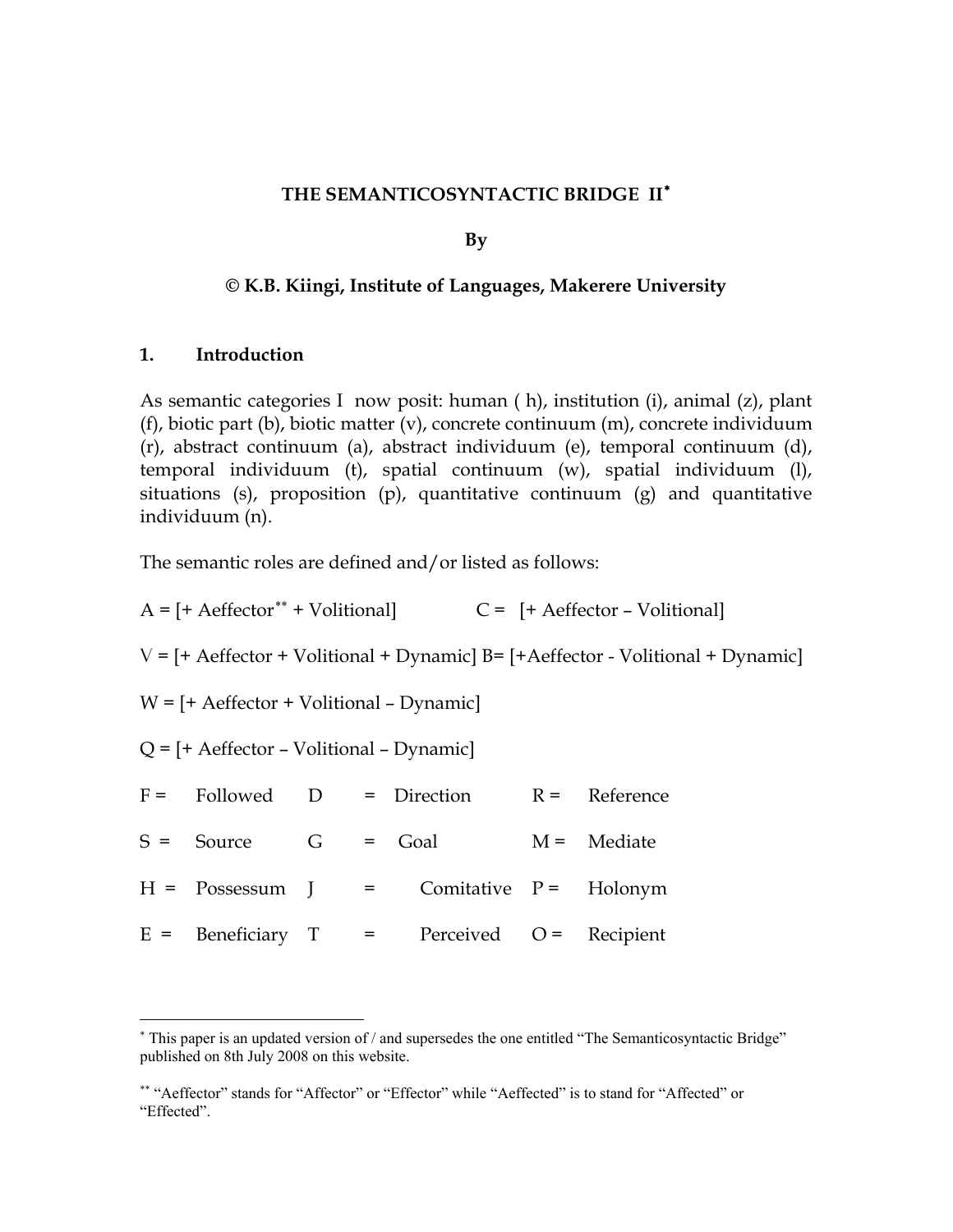Letting  $\theta$  and  $\theta$  be semantic role and semantic category respectively three semantically well-formed formulae are definable:

$$
\theta \in
$$

$$
\theta_1 \in_1 \theta_2 \in_2
$$

$$
\theta_1 \in_1 \theta_2 \in_2 \theta_3 \in_3
$$

I now turn to situation formalization.

# **2. Situation Formalization Exemplified**

| (1)              | She us happy.<br>h                  | Qh    |
|------------------|-------------------------------------|-------|
| (2)              | He turned traitor.<br>h             | Vh    |
| (3)              | <u>The Sahara</u> is hot.           | Ql    |
| $\left(4\right)$ | <u>Last night</u> was warm.<br>t    | Qt    |
| (5)              | The show was interesting.<br>e      | Qe    |
| (6)              | It is windy.<br>a                   | Qa    |
| (7)              | He was at school.<br>h              | Wh Rl |
| (8)              | She got into the car.<br>h<br>1     | Vh Gl |
| (9)              | He is lying on the floor.<br>h<br>l | Wh R1 |
| (10)             | The meeting is at eight.<br>t<br>e  | Qe Rt |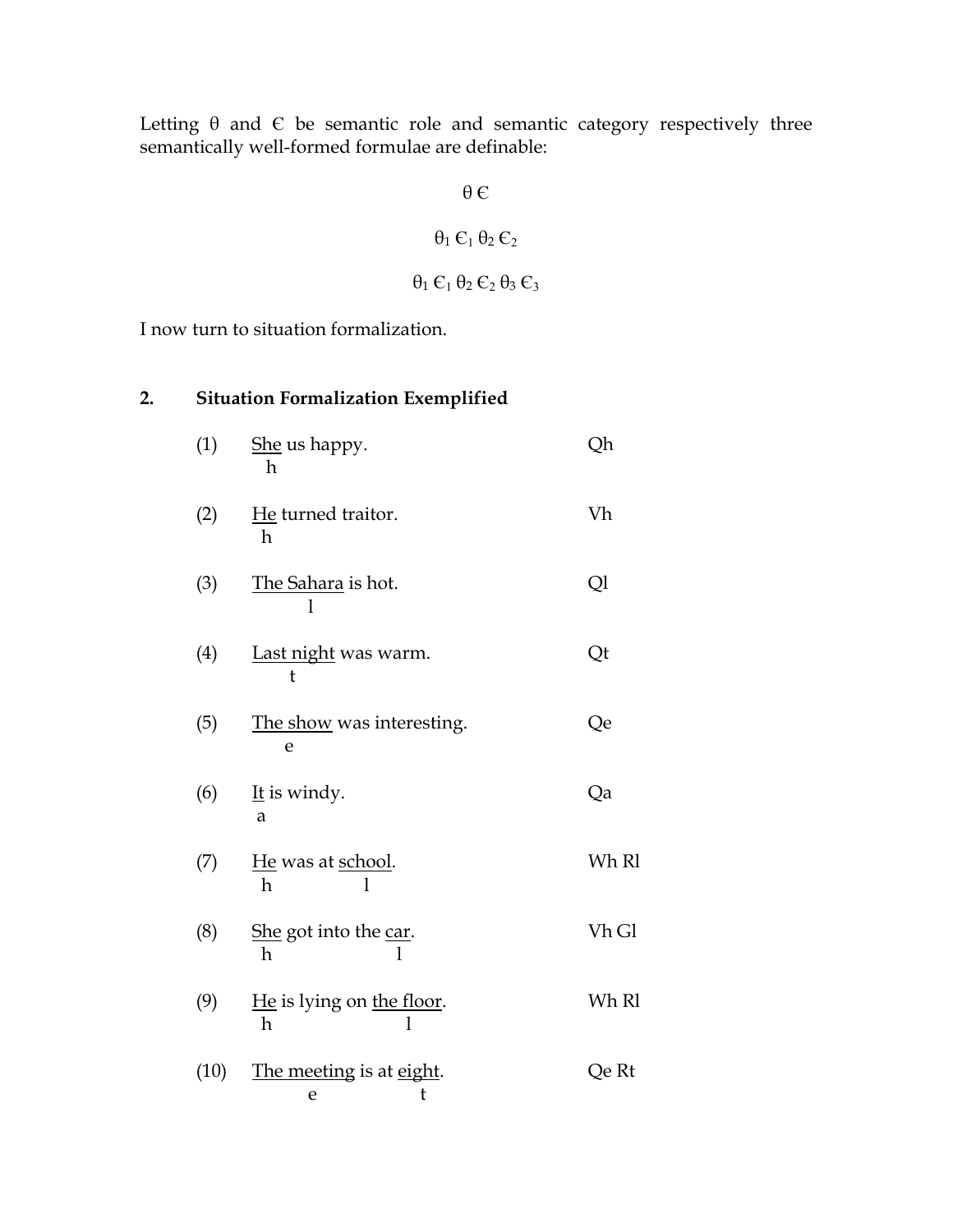| (11) | He was working.<br>h                                               | Vh             |
|------|--------------------------------------------------------------------|----------------|
| (12) | She is standing.<br>h                                              | Wh             |
| (13) | The curtains disappeared.<br>r                                     | Br             |
| (14) | The wind is blowing.<br>а                                          | Ba             |
| (15) | It is raining.<br>a                                                | Ba             |
| (16) | He threw the ball.<br>h<br>r                                       | Ah Br          |
| (17) | Lightning struck the house.<br>a                                   | Ca Bl          |
| (18) | He is holding a knife.<br>$\mathbf h$<br>r                         | Ah Qr          |
| (19) | The stone broke the window.<br>$r_1$<br>r <sub>2</sub>             | $Cr_1 Br_2$    |
| (20) | She has a car.<br>h<br>r                                           | Wh Hr          |
| (21) | We paid the bus driver.<br>$h_1$<br>h <sub>2</sub>                 |                |
| i.e. | We paid (money) to the bus driver.<br>$h_1$<br>h <sub>2</sub><br>n | $Ah1$ Bn $Oh2$ |
| (22) | The will benefits us all.<br>h<br>e                                | Qe Eh          |
| (23) | They climbed the mountain.<br>h<br>1                               | Vh Ml          |
| (24) | <u>The bus</u> seats thirty.<br>r<br>n                             | Qr Rn          |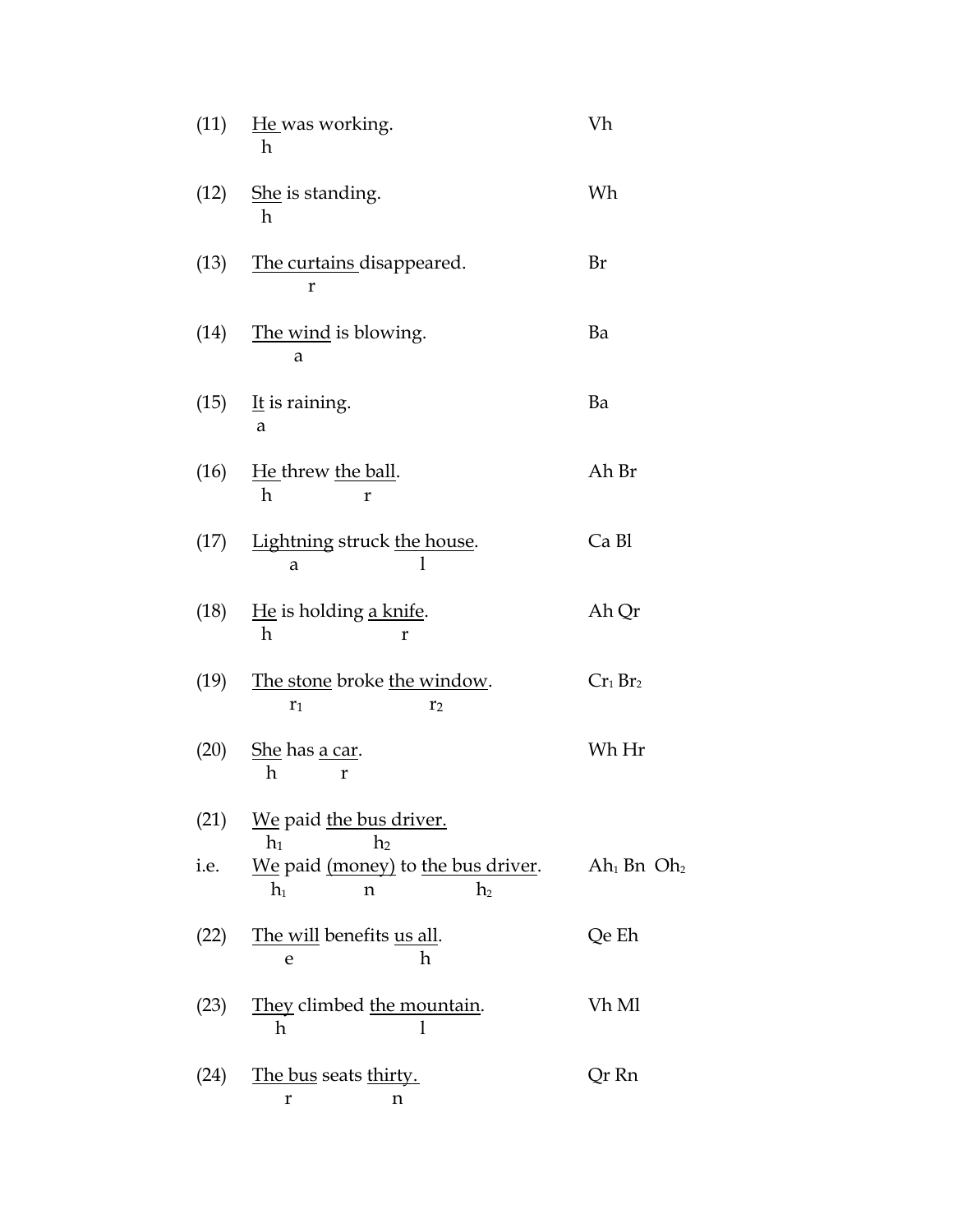| (25) | They fought a clean fight.<br>r<br>e                                 | Ah Be                              |
|------|----------------------------------------------------------------------|------------------------------------|
| (26) | I wrote a letter.<br>h<br>r                                          | Ah Br                              |
| (27) | They had an argument.<br>h<br>e                                      | Ah Be                              |
| (28) | He nodded his head.<br>$\mathbf h$<br>b                              | Ah Bb                              |
| (29) | He declared her the winner.                                          | Ah <sub>1</sub> Vh <sub>2</sub>    |
| (30) | The sun turned it yellow.<br>f<br>$\mathbf{r}$                       | Cr Bf                              |
| (31) | The revolver made him afraid.<br>h<br>r                              | Cr Bh                              |
| (32) | I found it strange.<br>h<br>r                                        | Bh T[Qe]                           |
| (33) | He placed it on the shelf.<br>h<br>$\mathbf{r}$                      | Ah Br Gl                           |
| (34) | The storm drove the ship ashore.<br>e<br>r                           | Ce Br Gl                           |
| (35) | <u>A car</u> knocked <u>it</u> .<br>r <sub>1</sub><br>r <sub>2</sub> | $Cr_1 Br_2$                        |
| (36) | I prefer them on toast.<br>h<br>$r_1$<br>r <sub>2</sub>              | Wh $T[Qr_1 Rr_2]$                  |
| (37) | I bought her a gift.<br>$h_{1}$<br>h <sub>2</sub><br>r               | Ah <sub>1</sub> Br Eh <sub>2</sub> |
| (38) | She gave the door a kick.<br>h<br>r<br>e                             | Ah Ce Br                           |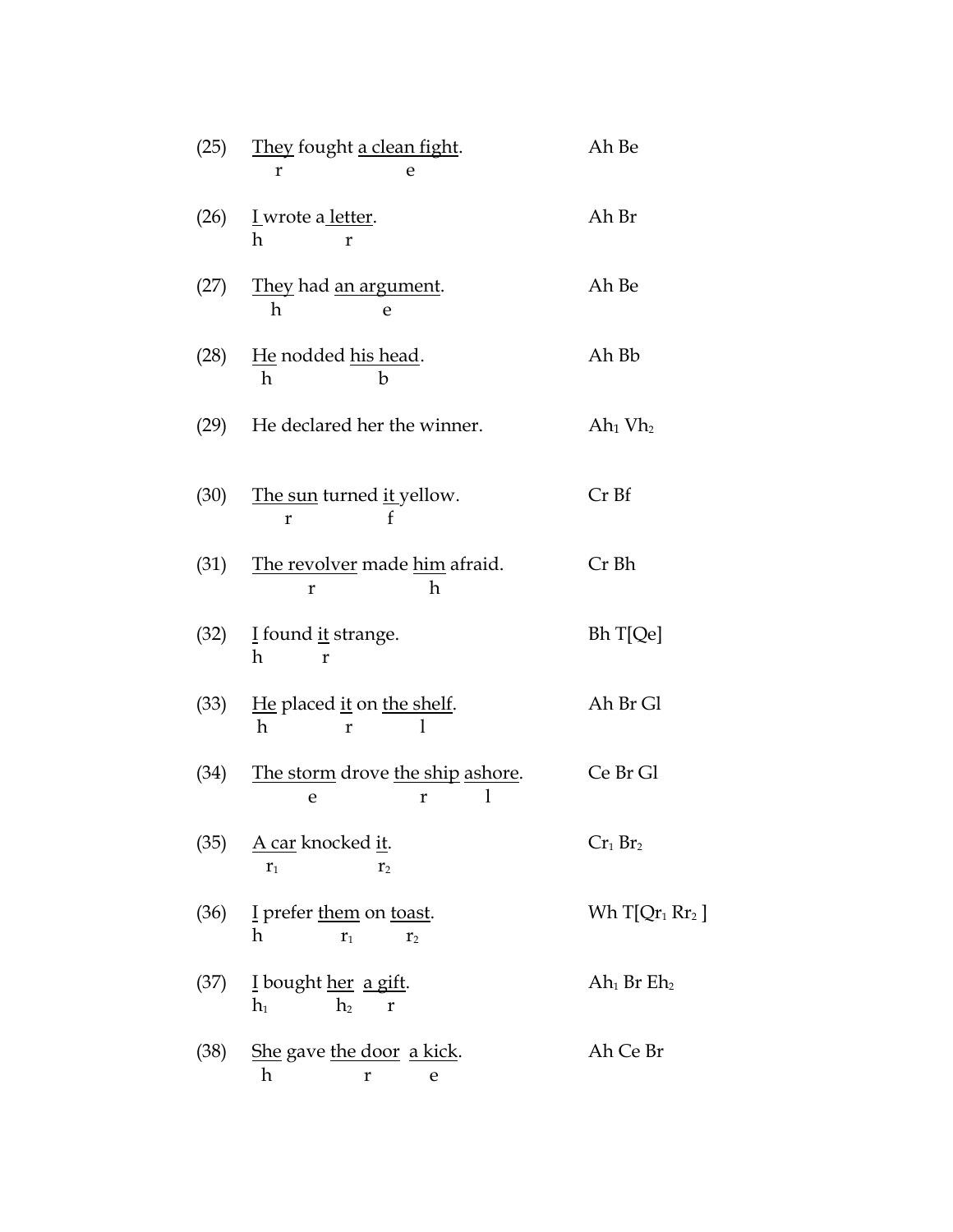| (39) | She knitted me a sweater.<br>$h_1$<br>h <sub>2</sub><br>r                  | Ah <sub>1</sub> Br Eh <sub>2</sub> |
|------|----------------------------------------------------------------------------|------------------------------------|
| (40) | She was singing.<br>h                                                      | Vh                                 |
| (41) | <u>The string</u> broke.<br>r                                              | Br                                 |
| (42) | John sharpened the knife.<br>h<br>r                                        | Ah Br                              |
| (43) | The dog is digging a hole.<br>z                                            | Az Bl                              |
| (44) | Harold ran a mile.<br>h                                                    | Vh Ml.                             |
| (45) | <b>Susan went to Denmark.</b><br>h<br>1                                    | Vh Gl                              |
| (46) | Yasuko is arriving from Kyoto.<br>h                                        | Vh Sl                              |
| (47) | Helen traveled via Samarkand.<br>h<br>1                                    | Vh Ml                              |
| (48) | She gave the book to Bill.<br>$h_1$<br>h <sub>2</sub><br>r                 | Ah <sub>1</sub> Br Oh <sub>2</sub> |
| (49) | <b>I</b> got the cassette from David.<br>$h_1$<br>h <sub>2</sub><br>r      | Ah <sub>1</sub> Br Oh <sub>2</sub> |
| (50) | I contacted Jane via her sister.<br>$h_{3}$<br>h <sub>2</sub><br>$\rm h_1$ | $Ah1 Bh3 Mh2$                      |
| (51) | The painting cost £5,000.<br>n<br>r                                        | Qr Mn                              |
| (52) | Miranda knew all the answers.<br>h<br>e                                    | Qh He                              |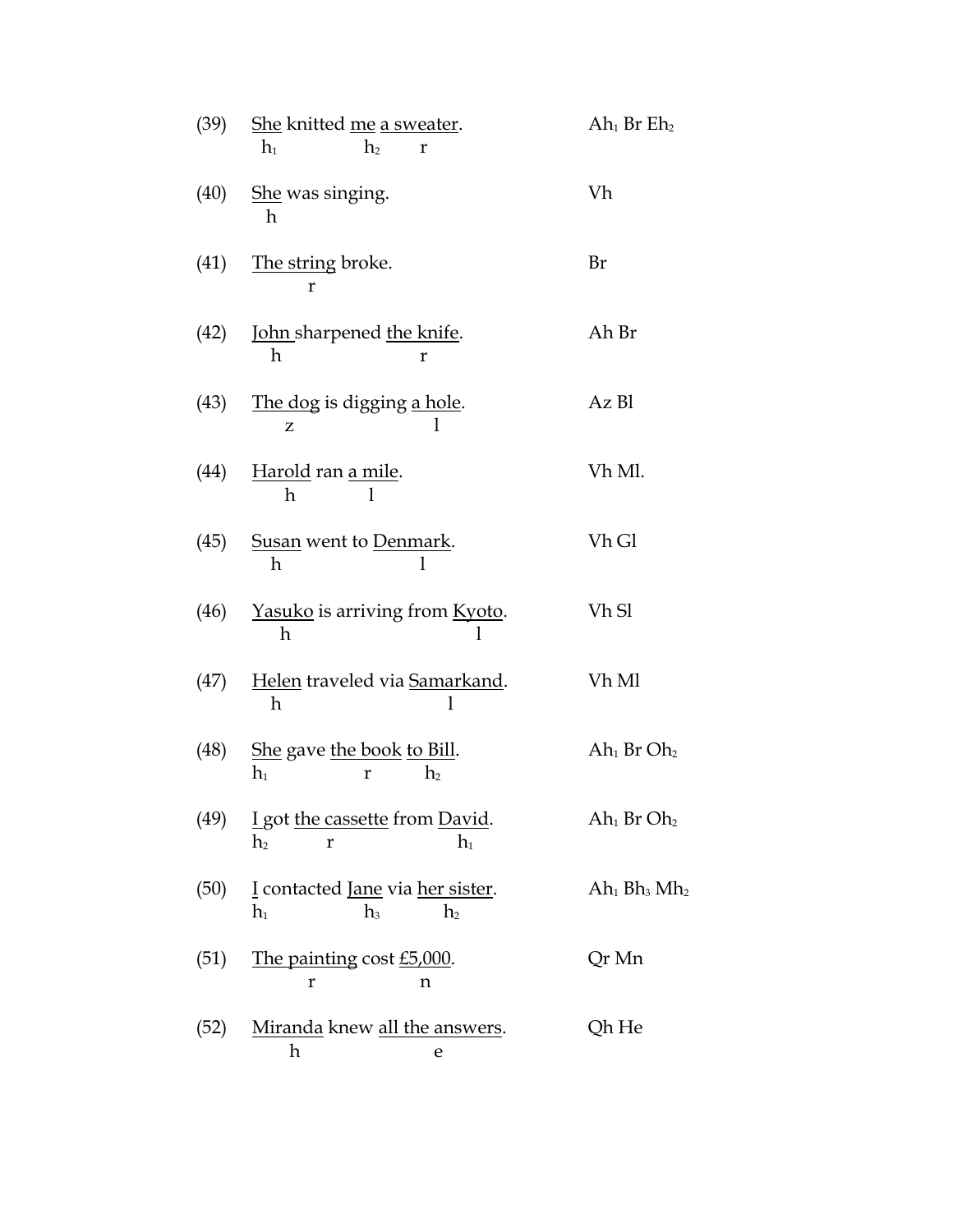| (53)         | Harriet owns a cat.<br>h<br>z                                                                                     | Wh Hz          |
|--------------|-------------------------------------------------------------------------------------------------------------------|----------------|
| (54)         | Celia is cold/sad.<br>h                                                                                           | Qh             |
| (55)         | The child is sleeping.<br>h                                                                                       | Qh             |
| (56)         | <u>The town</u> is dirty,<br>$\mathbf{1}$                                                                         | Ql             |
| (57)         | Fiona is the convener.<br>$h_{1}$<br>h <sub>2</sub>                                                               | $h_1 = h_2$    |
| (58)         | <u>Joyce</u> ran.<br>h                                                                                            | Vh             |
| (59)         | Mary found the puppy.<br>h<br>z                                                                                   | Vh Tz          |
| (60)         | It rains is Spain.<br>a                                                                                           | Ba Rl          |
| (61)         | He put the cat on the porch.<br>h<br>Z                                                                            | Ah Bz Gl       |
| (62)         | He flew from <u>Iowa</u> to Idaho.<br>Η<br>$l_1$<br>l <sub>2</sub>                                                | $Vh Sl_1 Gl_2$ |
| (63)         | <u>Jo</u> cuts hair with a razor.<br>h<br>b<br>r                                                                  | Ah Cr Bh       |
| (64)         | <u>Helen</u> heard <u>Robert</u> playing <u>the piano</u> . W $h_1$ T[A $h_2$ Br]<br>$h_1$<br>h <sub>2</sub><br>r |                |
| (65)         | The wind damaged the roof.<br>a<br>r                                                                              | Ca Br          |
| (66)<br>i.e. | The tail of the dog wagged furiously.<br>The tail of the dog wagged in a furious way.<br>b<br>g                   | Bb Mg          |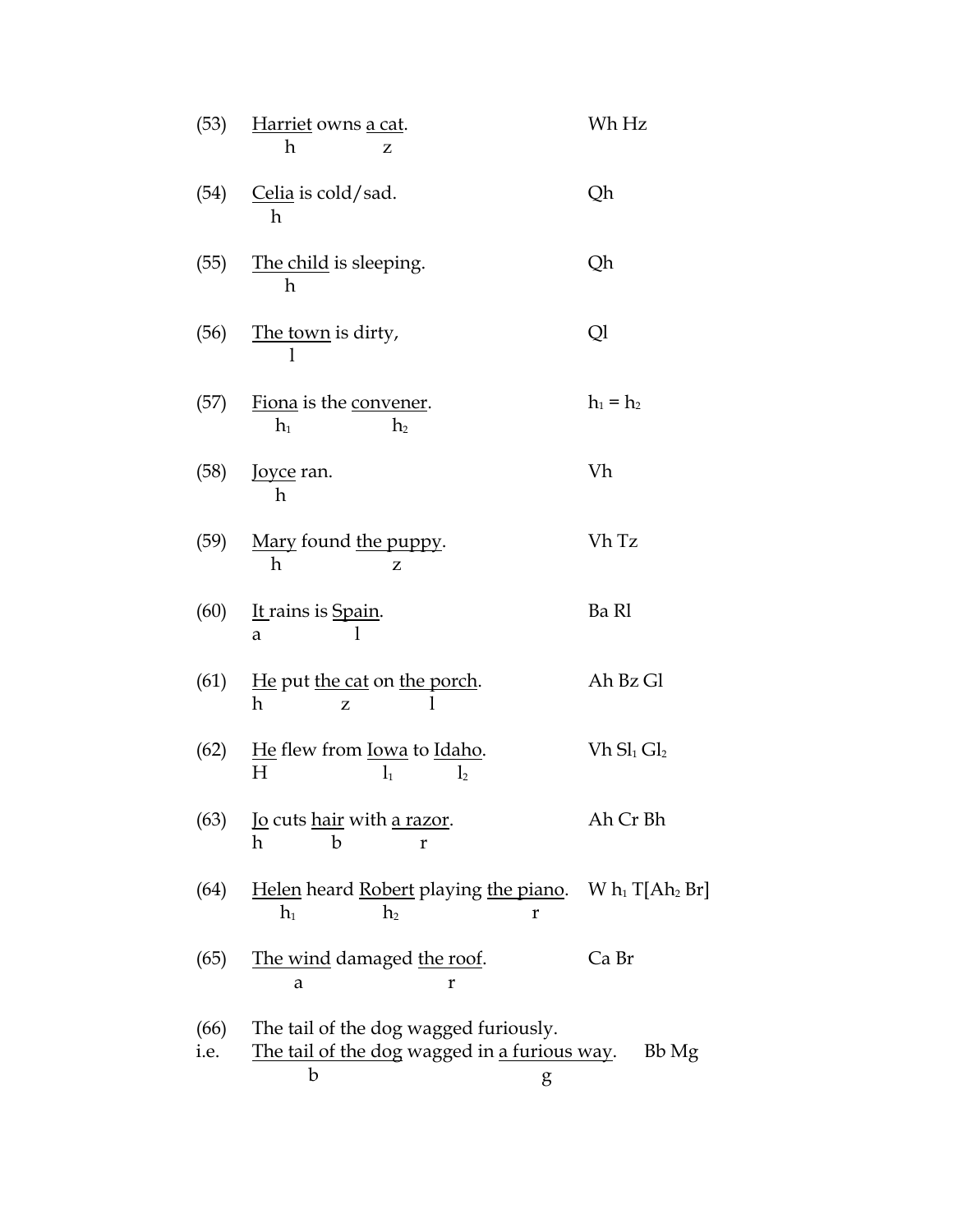#### **3. Semantic –Role Patterns**

Letting  $\Phi = F$ , D, R, E, T, O, H, J, P, S, M, G  $\Omega$  = V, B, W, Q  $K = A, C$  $\downarrow$  where K ≠ K' because of the  $K' = A, C$ 

θ – Criterion, semantic-role patterns are derivable using [ Ω π ] , where π is the predicate, as a point of departure. Thus,

| <1>    | (1) | $\left[\Omega \pi\right]$      |
|--------|-----|--------------------------------|
| $<$ 1) | (2) | $\left[\Omega \pi \Phi\right]$ |
| $<$ 1) | (3) | $[K \pi \Omega]$               |
| $2$    | (4) | $K \pi \Omega \Phi$            |
| <3>    | (5) | $[K \pi \Omega \Phi]$          |

#### **4. Syntactic-Role Patterns**

| Letting | $\rm T_s$ | $=$ | subject role tagma            |
|---------|-----------|-----|-------------------------------|
|         | $T_{p}$   |     | predicate tagma               |
|         | $T_f$     |     | free object role tagma        |
|         | $T_c$     |     | constrained object role tagma |

the derivation of syntactic-role patterns is neatly analogous to that of semanticrole patterns in the foregoing section.

|     | $\langle 1 \rangle$ $[ T_s T_p ]$           |
|-----|---------------------------------------------|
|     | $\langle 1 \rangle$ (2) $[T_s T_p T_f]$     |
|     | $\langle 1 \rangle$ (3) $[T_s T_p T_c]$     |
|     | $\langle 2 \rangle$ (4) $[T_s T_p T_c T_f]$ |
| <3> | (5) $[T_s T_p T_c T_c]$                     |